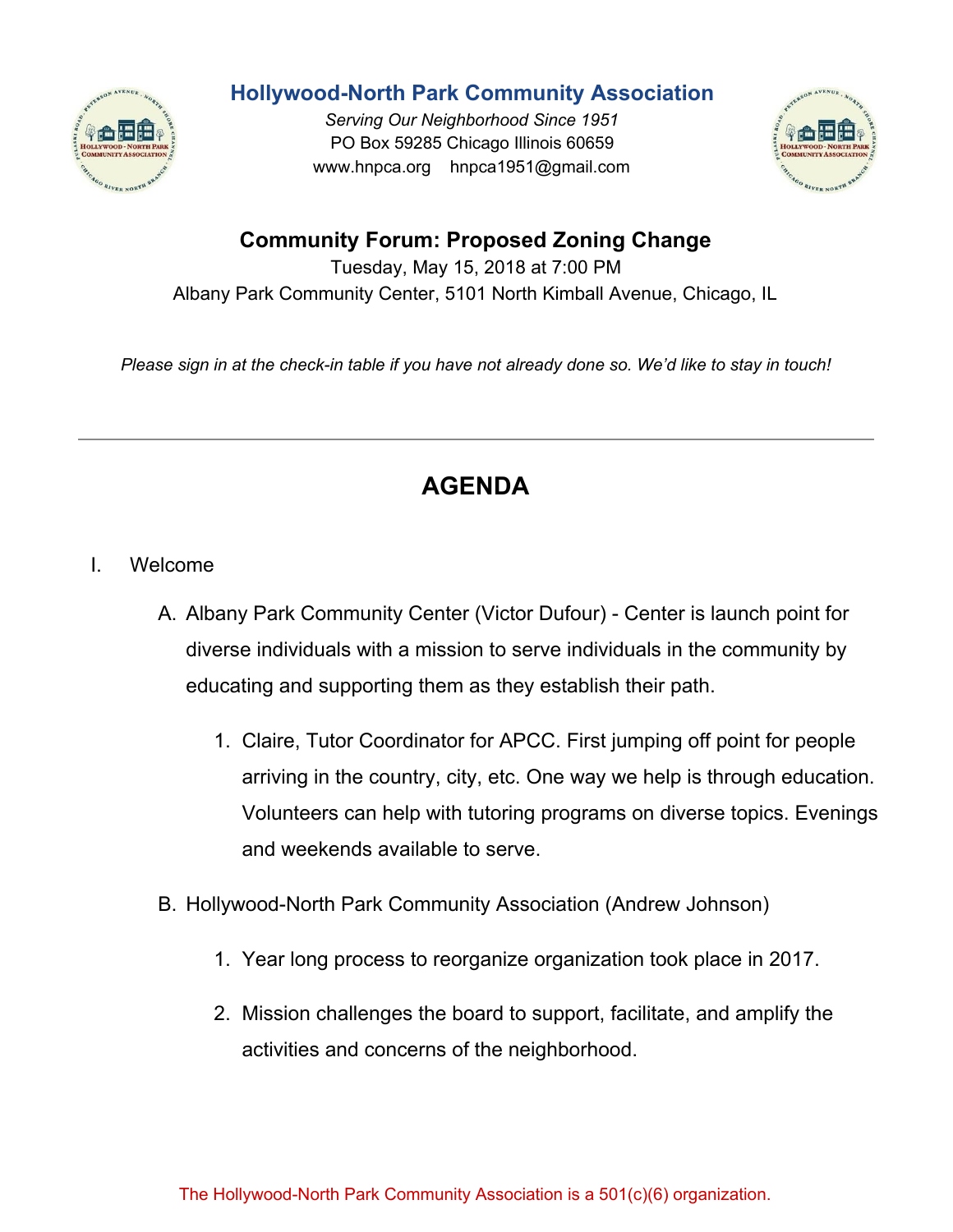- 3. Some of the work community members are doing under the umbrella of HNPCA include
	- a) North Park Community Market starts this Sunday at Peterson 10-2
	- b) Hate Has No Home Here
	- c) Scholarship Fund
- 4. Next Quarterly Membership Meeting, Thursday June 7th, 7:00 PM at Northside College Prep, 5501 N. Kedzie.
- 5. Additional guests tonight and summary of topic:
	- a) Dana Frtiz representing Alderman Laurino's Office, Rita Howard representing O'Connor's office. HNPCA encompasses parts of the 39th and 40th Ward
	- b) B3-2 Zone changed to B3-5 goes before City Council Committee May 22, 11:00 AM at City Hall, 121 N. LaSalle Dr
	- c) Chair is Daniel Soliz and Margaret Laurino is a member of the Zoning Committee
- II. Description of the proposed project (Jonathan Lunn, CSE Development)
	- A. Developer previously built storage facilities in both 19th Ward (O'Shea) and 41st Ward (Napoltino) which required zoning change. Proposed site already allows for storage facility, but size restrictions make the project not economical.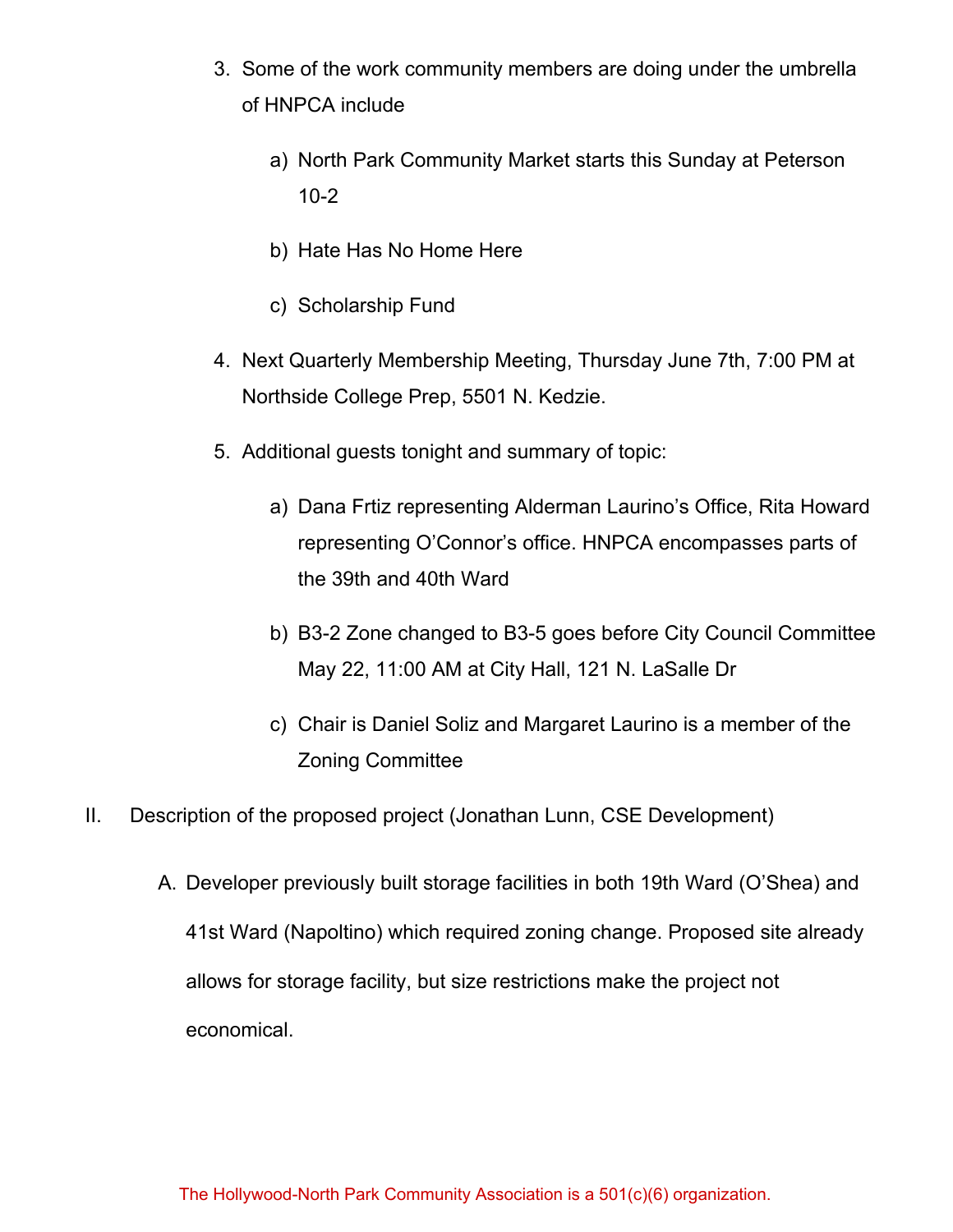- B. 9 Million dollar project, 7 stories, climate controlled, computer controlled lighting, office, interior loading dock, geared to residential use, service to community. Car access through parking lot to south of building to prevent users from blocking traffic. [AJ: 7 stories was the original proposal; O'Connor negotiated him down.]
- C. In the 2 mile range surrounding proposed location referred to as "Trade area" there are 220,000 residents
- D. Stresses site location selection included choosing sites that do not fit other needs e.g. residential. Proposed site backs up to the bus depot which developer claims often has multiple running busses.
- E. Negotiations with Alderman's office have already resulted in a reduction in size with the proposed project being only 10 feet taller than the structure across the street (a residential, condo building)
- III. Community response to the project (Michael Stonacek, North Park resident)
	- A. Resident of 43 foot building across the street from proposed location.
	- B. Less than 2% of buildings in city zoned as B3-5
	- C. There are no other B3-5 zones in the surrounding area, no other buildings this tall.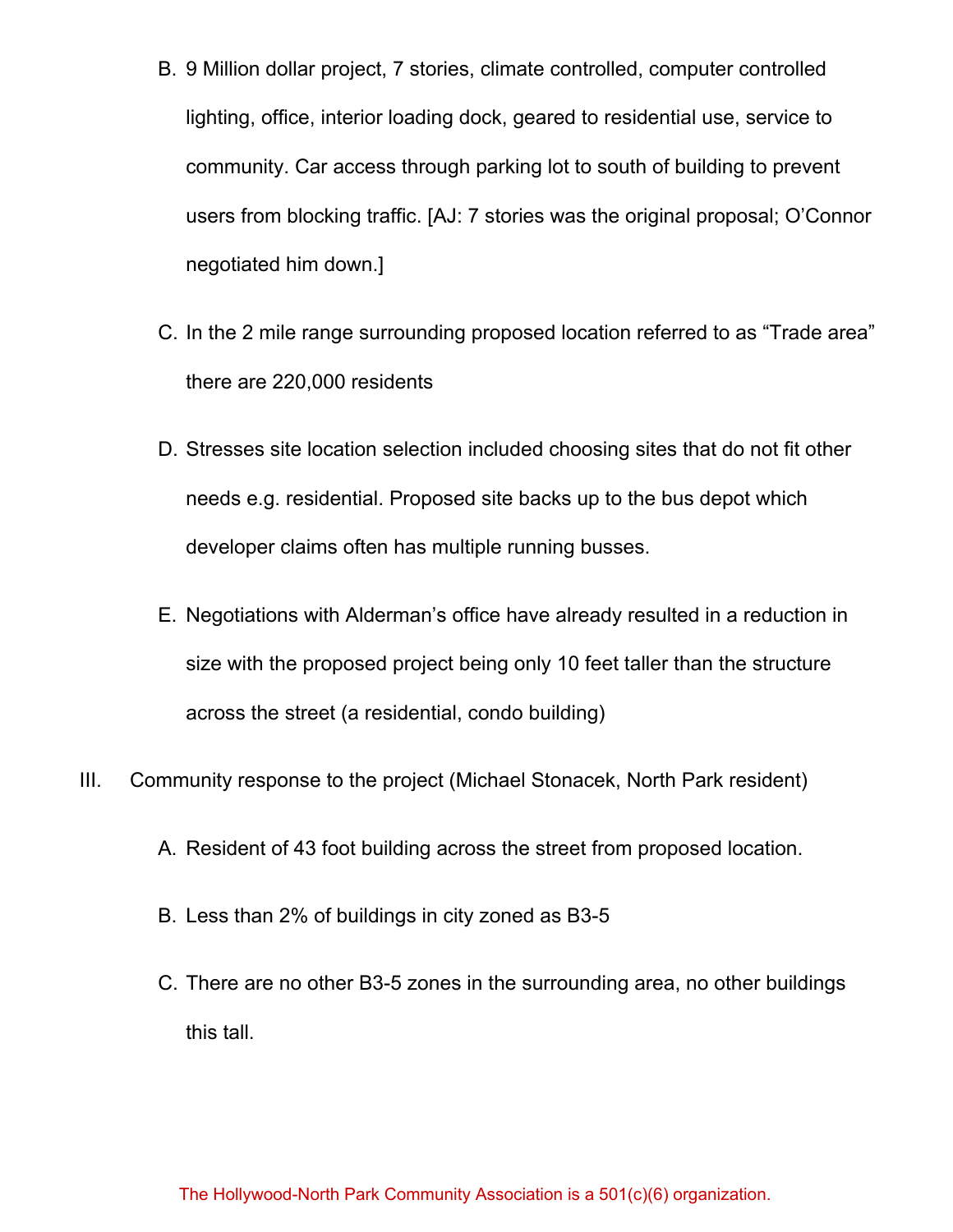D. Building is out of character with the neighborhood. Negatively affect quality

and character of North Park

- E. Saturation of the market not a point in the neighborhood
- IV. Public comment and Q & A

*Please be civil and concise. Comments will be limited to 2 minutes maximum. Follow-up questions will be allowed at moderator's discretion.*

- 1. Resident: What uses for building if economy doesn't support this addition to the neighborhood? *Developer: Last recession, self storage did better than other market segments. As an example business that close store inventory. Developer refused to answer the specific question for alternative uses.*
- 2. Dougy Nystrom, FB group moderator, resident since 1966: Referencing Toyota Dealership, the building proposed is the same size in a similar neighborhood (low-rise). *Realtor states Toyota building is substantially taller at 60 feet high.*
- 3. Resident: What is the rate of use of other storage facilities in area? Who in neighborhood did representatives from the Aldermanic offices speak with? Did the Aldermanic offices communicate with one another as this development in particular affects 40th ward despite being in the 39th Ward? *O'Connor's rep states the Alderman spoke with Laurino's office. Laurino's office confirms conversation happened between two alderman's regarding the project before tonight's meeting was scheduled. Neither office held public meeting/comment period regarding proposal. Developer states regarding supply and demand in America 7 feet of storage per capita. 38 billion dollar, thriving business that pays 5% dividends. In Chicago per capita 2 feet of storage per person.*
- 4. Don, Resident, Member of HNPCA: What is the difference between the two zoning classes? *Developer: B3 is a zoning class itself, B1 and B2 exclude storage facilities. Difference between B3-3 and B3-5 is based on the ratio of square footage that can be built up B3-3, 20,000sq feet multiply by 3, can build 60,000 square feet and thus B3-5 would be square footage by 5. As a note B3-4 does not exist.*
- 5. Sean Hickey, president of Condo Association of building across the street: Is not objecting to the size of the building, but the business itself as it does not make economic sense to the people using. Also objects to the industrial nature of the building in a residential facility. Does not add to the character of

The Hollywood-North Park Community Association is a 501(c)(6) organization.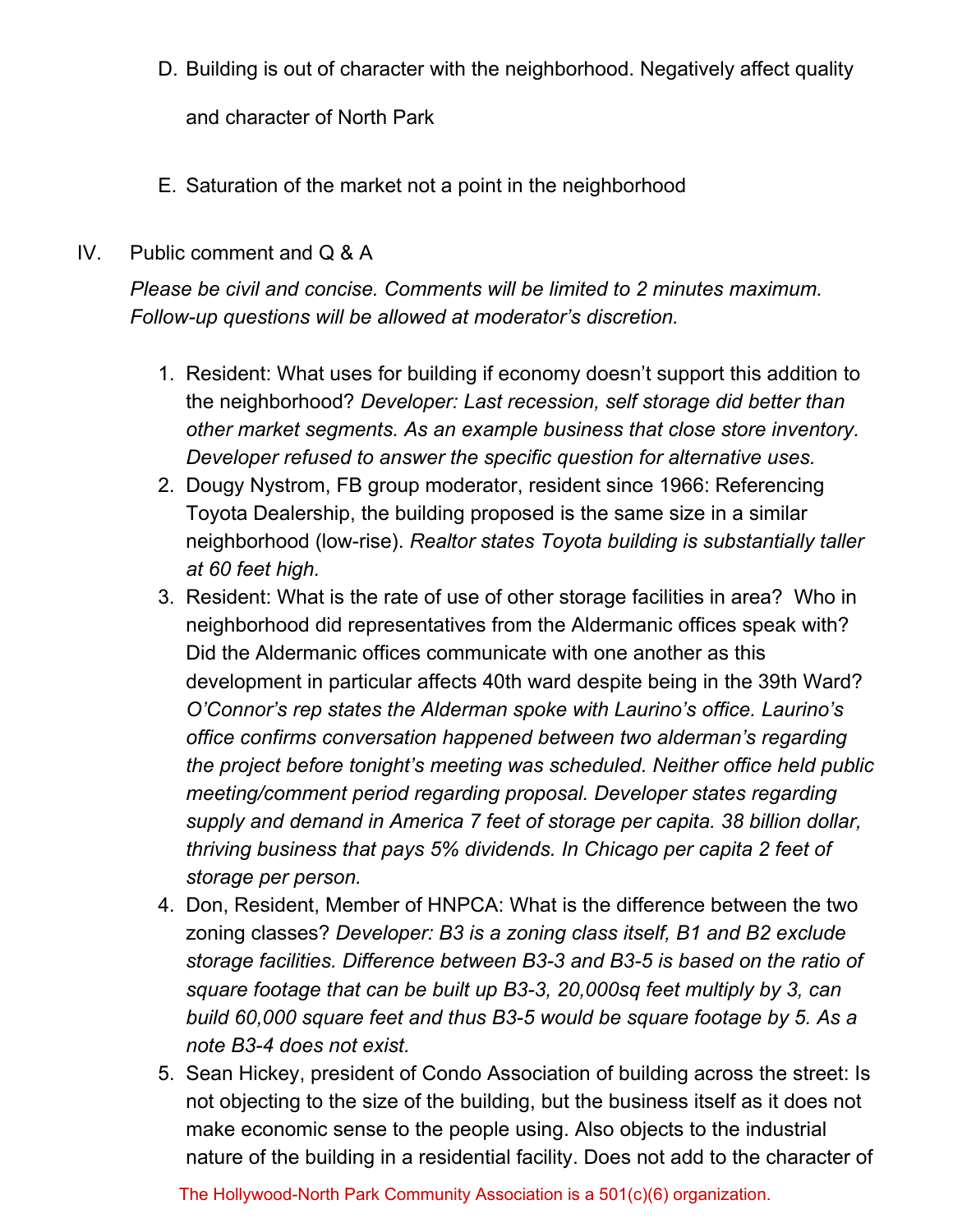the neighborhood and does not enhance the property values of the nearby residents. *Developer admits, he is an outsider, who saw a main street commercial drag. Says he is benefiting the area as he is spending \$9 million and building will be nicer than the dilapidated buildings. Also claims will contribute \$3 million in taxes or \$25,000/month*

- 6. Myriam Resident: What is the primary drive for this project? *100 square feet is the primary driver of the economics behind the deal*
- 7. Resident Comment : Neighborhood was promised an educational corridor in the past, this is a prime piece of property for schools, as neighborhood has younger people moving in and investing.
- 8. Megan Resident/Neighbor Comment: lives on Sawyer in single family home across from the condo building. Is losing their sunrise, these are the things that matter to her as a resident. The argument about money or who is coming 2 miles to store stuff are of no matter.
- 9. Michelle, resident of North Park: Cannot find company on google under CSE Development. How does one get information about your business? *Developer: Check Cyberdrive Illinois and search companies. To see when established and Certificate of good standing.* Michelle: What does CSE stand for? *Developer: Nothing*
- 10. Mary Lou, resident since 1960. Promised an education corridor, and green spaces and trees along Kedzie. Is a storage facility the only thing that can be on that property or along Kedzie? What about an innovation center or other facility for the university. *Alderman's office, did not seek out storage*
- 11. Carmen, live and work in neighborhood and is a residential real estate broker: If you look topographically at this neighborhood, can see why this neighborhood is resistant to this proposal. This is designed to be cut off from traffic and noise and was founded on the preservation of green spaces in this area. Resistance is endemic to this neighborhood. Commercial district is falling into neglect because they don't thrive and neighborhood is focused on residential, education, and small businesses.
- 12. Jane Friedman, resident, 2 blocks north on Sawyer: This community and our association has a long history of working with new businesses and insisting that we have beautification in addition to just building. If you really want to service this community then we need you to work with this community to maximize green space. Have worked closely with Northside College Prep and architects and ensured a nice looking campus. A lot more could be done, more trees, permeable parking lot, could be a green showcase and the neighborhood would feel more kindly to the project if commitment to such was made. *Developer: Economical building that does not use a lot of resources, green in it's usage.* Make it part of the community

The Hollywood-North Park Community Association is a 501(c)(6) organization.